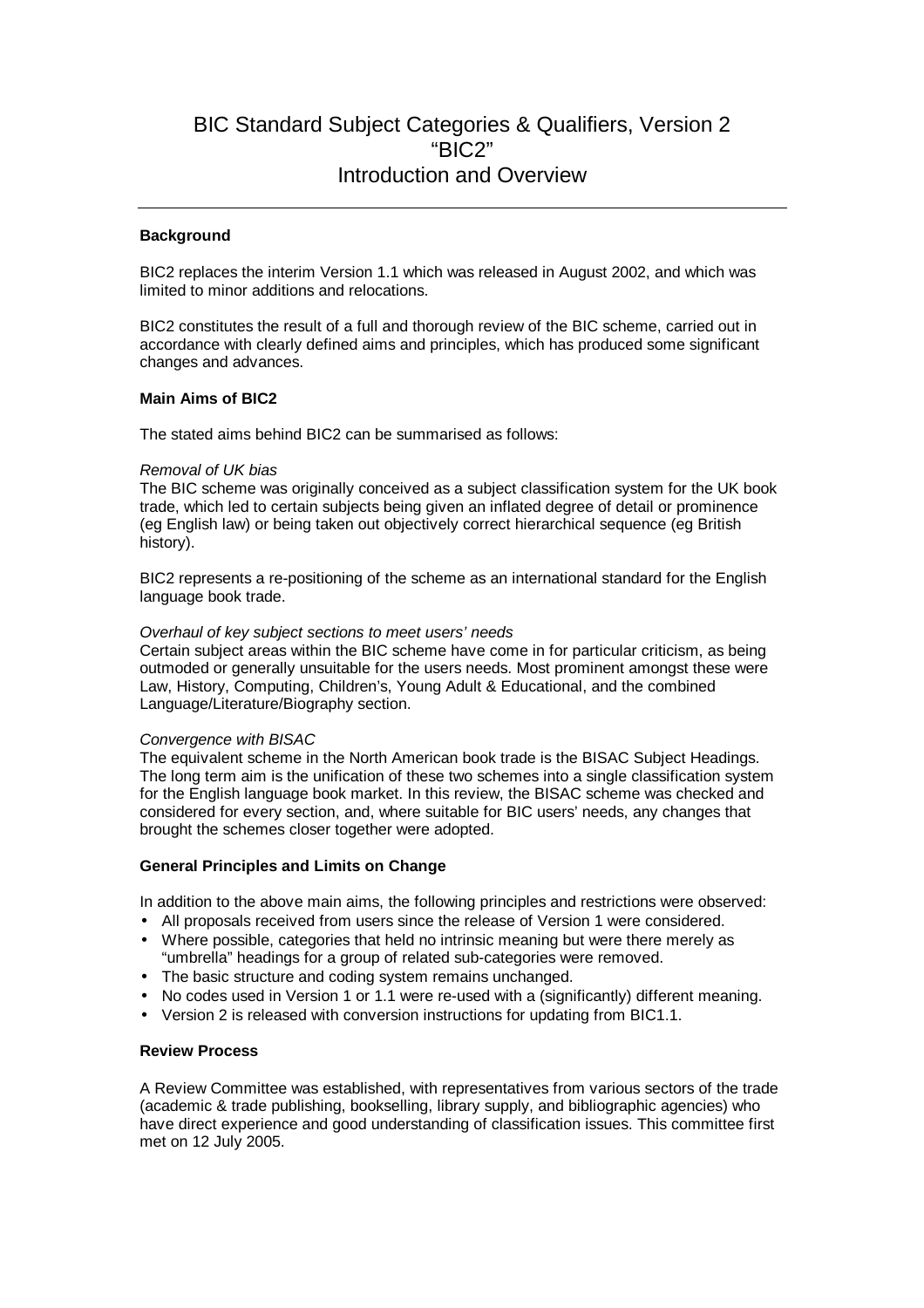Along with this small central committee, specialist working parties were set up to review specific sections, namely Section L Law, U Computing, and Y Children's, Young Adult & Educational.

# **Summary of Changes**

The implementation of the stated aims and principles has lead to some significant changes in the scheme, not least in its overall size. The number of Subject Categories has been reduced from 3574 categories in BIC1.1 to 2611 in BIC2, most notably in Section Y.

The major impact on each Section is summarised below.

#### Section A: The Arts

- Removal of obscure and little-used art styles in AC. Split of AF into distinct subsections AF and AG.
- Clearer distinction between academic/specialist "art book" material and general hobbyist material now located in WF.
- Division of unhelpful "Performing Arts" sub-section into more specific AN "Theatre Studies", AP "Film, TV & Radio" and AS "Dance & Other Performing Arts".
- "Antiques & Collectables" relocated to WC as more closely related to other Leisure and Lifestyle categories.

## Section B: Biography & True Stories

- A new section composed of related categories "Biography" (previously CV), "Diaries, Letters & Journals" (previously CTK) and "True Stories" (previously FS).
- Autobiography now recognised as distinct from biography. A new category for "Memoirs" added.

#### Section C: Language

- Previous unwieldy section divided, with "Biography & "Diaries etc" going to new Section B; and "Literature & Literary Studies" going to new Section D, leaving only Language-related categories here.
- Language Reference relocated from CG to CB.
- Old CX section deleted and handled through new "Reading Level & Special Interest" Qualifiers.

Section D: Literature & Literary Studies

- New section formed from old Section C.
- Much simpler approach for literary texts.

# Section E: English Language Teaching (ELT)

■ Some categories removed

#### Section F: Fiction & Related Items

- This section is "flattened out" with removal of umbrella headings, so that genres are now Level 2 headings.
- Split between "modern" and "classic" fiction defined as publication date c 1945.
- Expanded "Graphic Novel" sub-section at FX.
- "True Stories" relocated to new Section B.

#### Section G: Reference, Information & Interdisciplinary Studies

- "Geographical Reference", eg atlases and gazetteers, relocated here from RG.
- "Interdisciplinary Studies" reduced, with relocation of Cultural Studies & Media Studies to Section J.
- "Controversial Knowledge" relocated to Section J.

#### Section H: Humanities (History, Archaeology, Philosophy, Religion)

- Radical restructuring of HB "History" with separate sequences for region and period.
- Expanded list of specific events & topics at HBT; listing of specific wars under HBW "Military History".
- "Local History" relocated to Section W.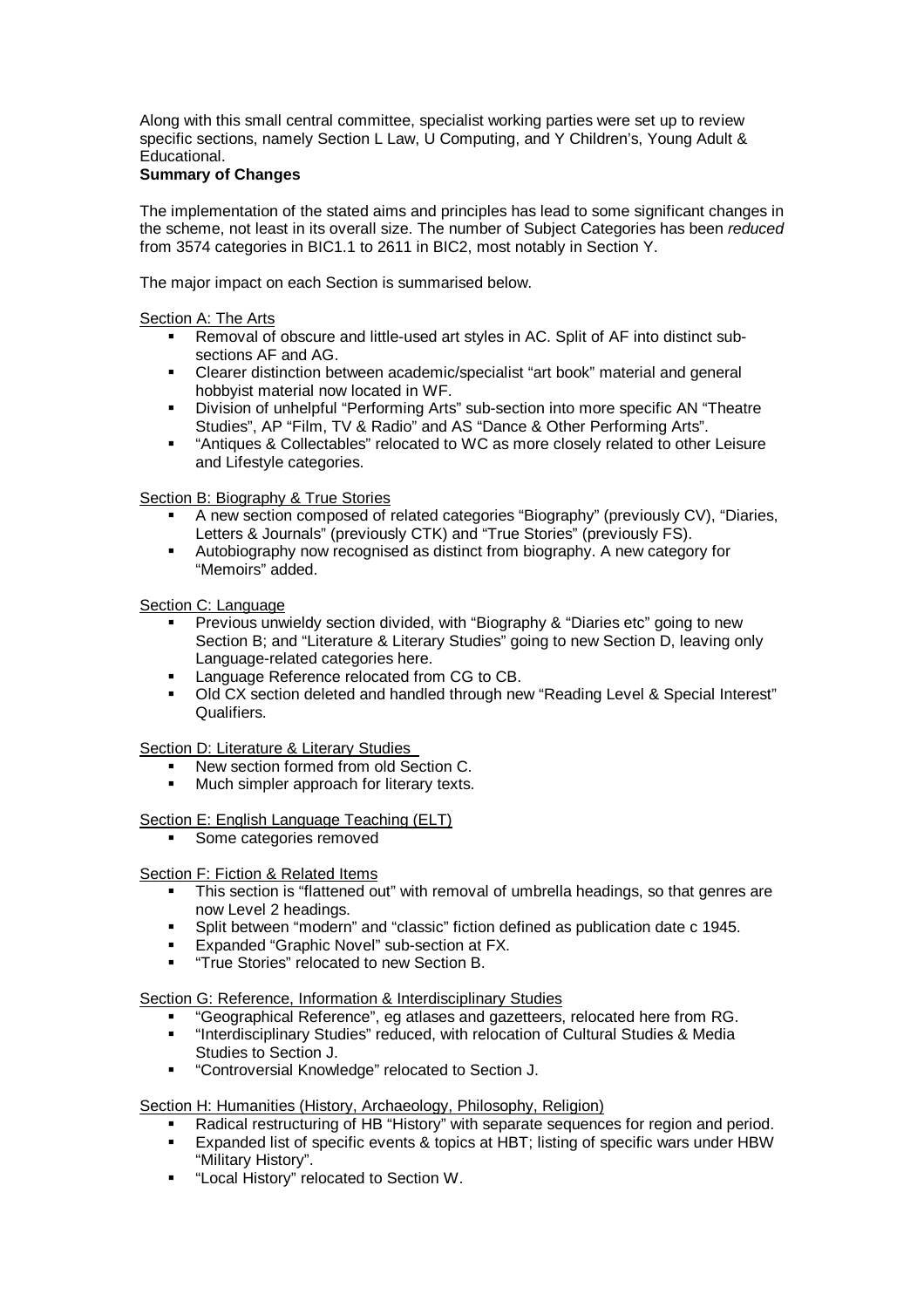A more balanced approach to HR "Religion" with reduction of Christian codes and expansion of other major religions. "Myths & Mythology" relocated to Section J.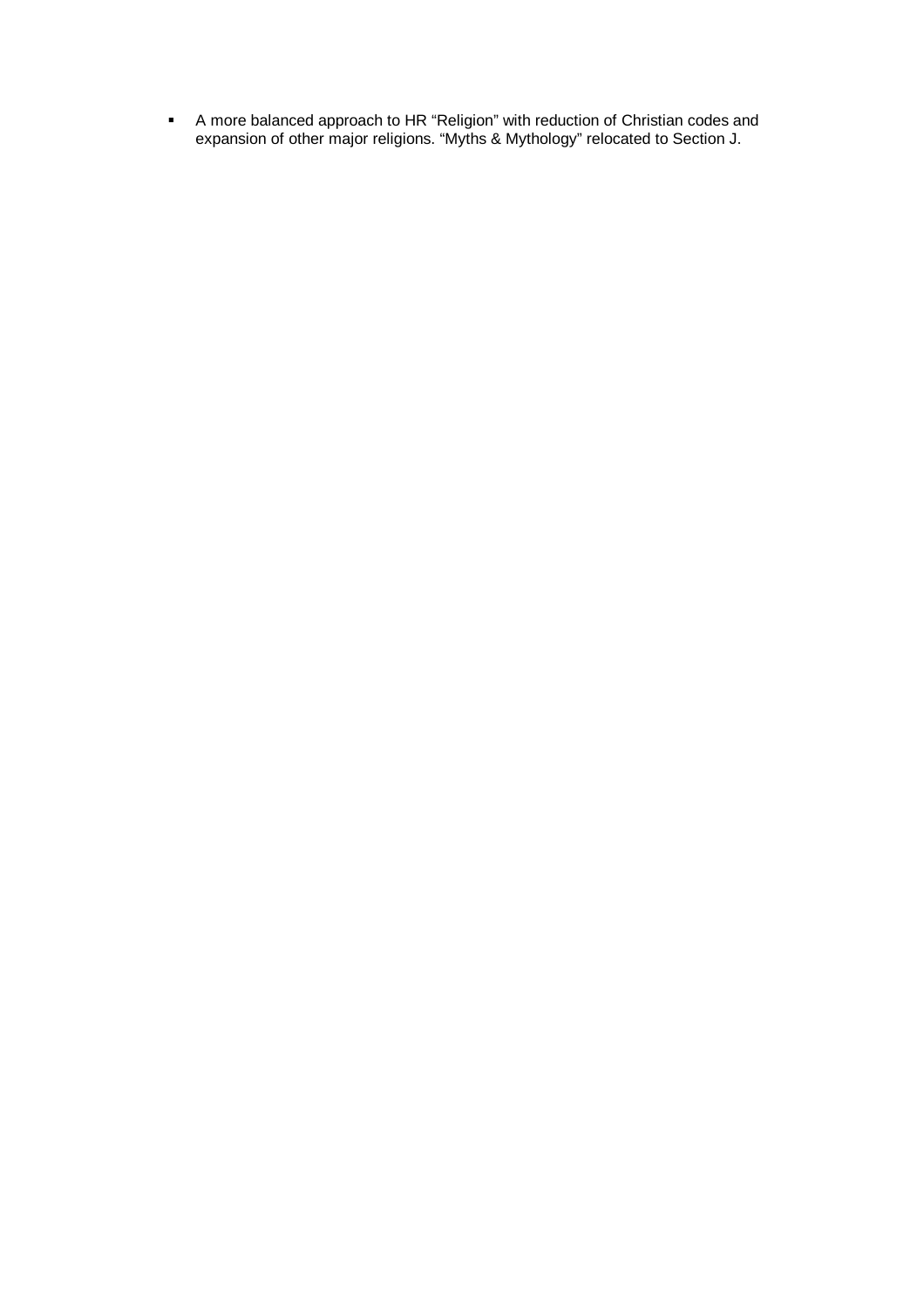Section J: Society & Social Sciences

- Old JB "Sociology, Social Sciences" sub-section broken up and significantly restructured to reflect fact that Sociology is a relatively narrow academic speciality and that many books on society, culture and social issues are of broader appeal.
- "Cultural Studies", "Media Studies", "Controversial Knowledge" brought in to new broad JF sub-section.
- New specialist "Sociology & Anthropology" subsection at JH and "Social Services & Welfare, Criminology" now at JK.
- To accommodate division of old JB sub-section, "Psychology" is relocated to JM and "Education" to JN. "Education" is significantly expanded.
- Minor changes only to JP Politics & Government and JW "Warfare & Defence".

## Section K: Economics, Finance, Business & Management

- Note addition of "Accounting: study & revision guides" at KFCX and "Banking & finance: study & revision guides" at KFFX.
- Old KM "Business & Management" relocated to KJ to allow for additions and restructuring. Addition of "Business & management: study & revision guides" at KJBX.
- Relocation of various "Trades" categories from KN to Section T.

## Section L: Law

- A radical overhaul with the removal of the old separate English, Scots and EU Law sections into a single, significantly re-structured sequence LN "Laws of Specific Jurisdictions.
- Note addition of "Law: study & revision guides" at LR.

## Section M: Medicine

- Expansion of MQC "Nursing" sequence.
- Note addition of "Medicine: study & revision guides" sequence at MR.
- Relocation of most old MX categories to VX "Mind, Body Spirit".
- "Veterinary Medicine" brought in at MZ from TW.

# Section P: Mathematics & Science

Generally, minor changes & increased compatibility with BISAC throughout.

#### Section R: Earth Sciences, Geography, Environment, Planning

- Generally, minor changes & increased compatibility with BISAC throughout.
- Old non-specific RGT "Maps, charts & atlases" distributed between new categories: GBG "Geographical Reference" categories, RGS "Geographical maps (specialist)", but with the vast majority of folded maps (including Ordnance Survey) going to WTR "Travel maps & atlases" categories.

Section T: Technology, Engineering, Agriculture

- Generally, minor changes & increased compatibility with BISAC throughout.
- Relocation of various "Technical Trades" categories from KN.
- Relocation of old TW "Veterinary Science" to Section M.

# Section U: Computing & Information Technology

- Radical and thorough overhaul to meet current demands of this fast-changing sector.
- Key features include UD "Digital Lifestyle" sub-section for technical consumer/user guides to Internet, PDAs, games, digital photography, etc.
- Revised UM "Computer Programming / Software Development" sub-section concentrates on type or purpose of programming rather than programming language. List of languages now too large and changeable to list.

#### Section V: Health & Personal Development

- A reduced and more focussed section, retaining only the old VF "Family & Health", VS "Self-Help & Personal Development", and an expanded VX "Mind, Body, Spirit" sub-sections. All others relocated to Section W.
- "Complementary Medicine" relocated to VX from Section M.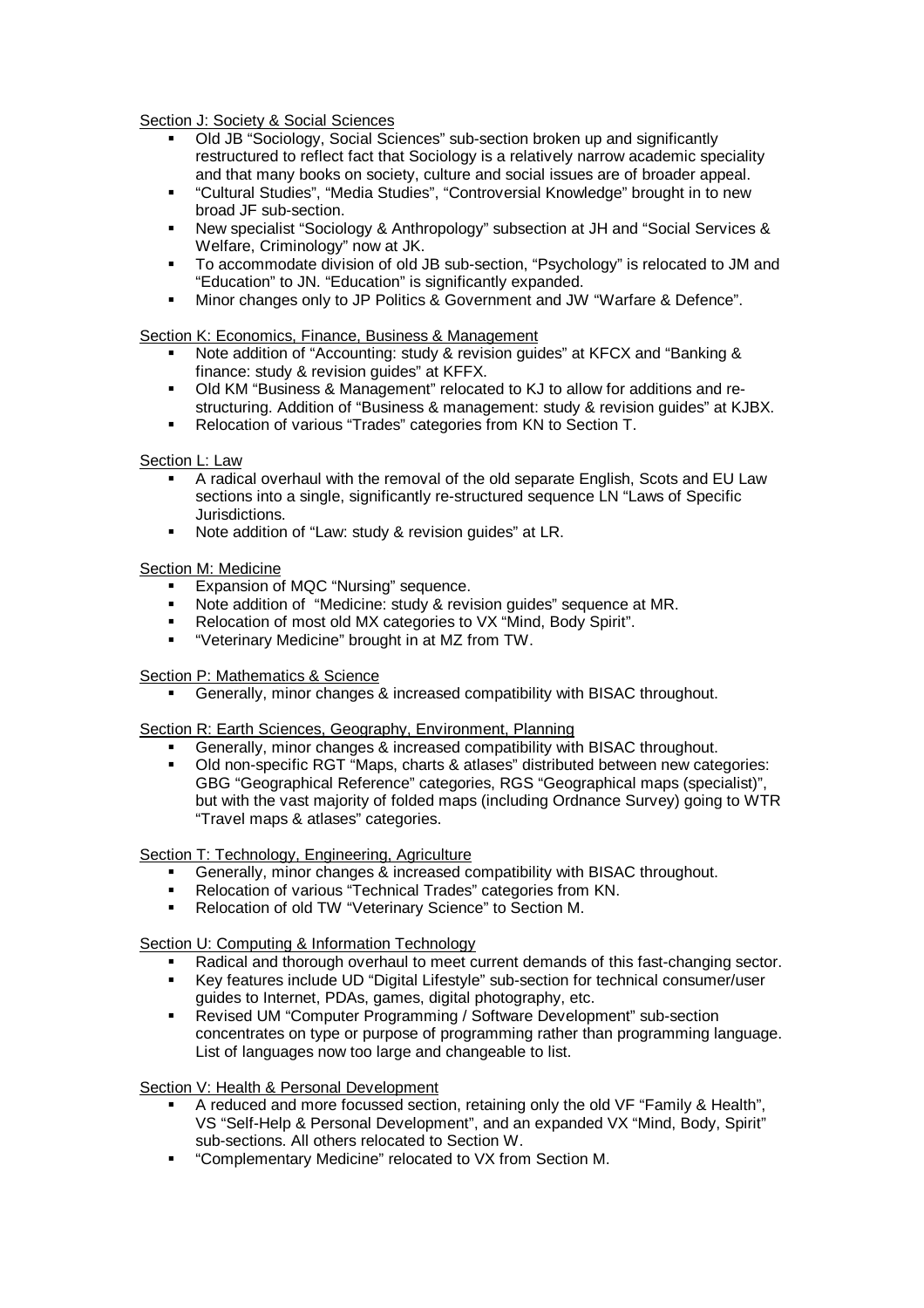Section W: Lifestyle, Sport & Leisure

- A greatly expanded section bringing in all "leisure" sub-sections from Section V (namely WB "Cookery / Food & Drink etc", an expanded WF "Handicrafts, Decorative Arts & Crafts", WK "House & Home Maintenance", and WM "Gardening") and Antiques & Collectables" from Section A.
- Also features two new sub-sections WJ "Lifestyle & Personal Style Guides", and WQ "Local Interest, Family History & Nostalgia" to handle abundant material previously not well-provided for.
- WT "Travel & Holiday" re-structured & expanded. Note that nearly all folded maps should be located here rather than at RGS.

Section Y: Children's, Young Adult & Educational

- Radical and thorough overhaul to meet needs of this unique specialist sector. The previous Section Y was a micro-version of the adult scheme; the new Section Y is designed from the bottom-up to reflect the special features of children's & educational material. Only YF "Children's & Young Adult Fiction" remains largely unchanged.
- One obvious difference is the reduction of Section Y categories from 815 to 161, resulting in a much simpler, clearer section.
- Greater emphasis is placed on type or purpose of material rather than just the subject; thus all "Educational Material" is in YQ even though the same subjects may be covered in YN "Children's & Young Adult General Non-Fiction".
- Note addition of "Educational: study & revision guides" at YQZ.
- Upper limit for use of Section Y codes remains at minimum school leaving age (GCSE in England & Wales); approx 15-16 years for trade books.
- Note essential use of Reading Age/Level Qualifiers, especially with YF\* codes.

## **Qualifiers**

- Geographical Qualifiers: one addition.
- Language & Time Period Qualifiers: unchanged.
- Educational Purpose: 5 deletions including 4R "Study guides & revision notes". These are now identified by specific Subject Categories (listed above), or by a new Qualifier 4KLR for A/AS level.
- Note addition of new Reading Level & Special Interest Qualifiers. These provide for the essential addition of age ranges for Children's books; for the indication of special interest (eg Gay & Lesbian interest as distinct from Gay & Lesbian Studies); and for the indication of specific seasonal interest. The latter two topics increase compatibility with BISAC Merchandising Themes.

# **Timescale for Implementation**

Nielsen BookData will be able to recognise and accept BIC2 values in ONIX files and other data supplies from end June 2006. It is recommended that BIC users convert to BIC2 by the end of 2006. As with all such significant developments, it is essential that data suppliers check with their recipients before implementing BIC2.